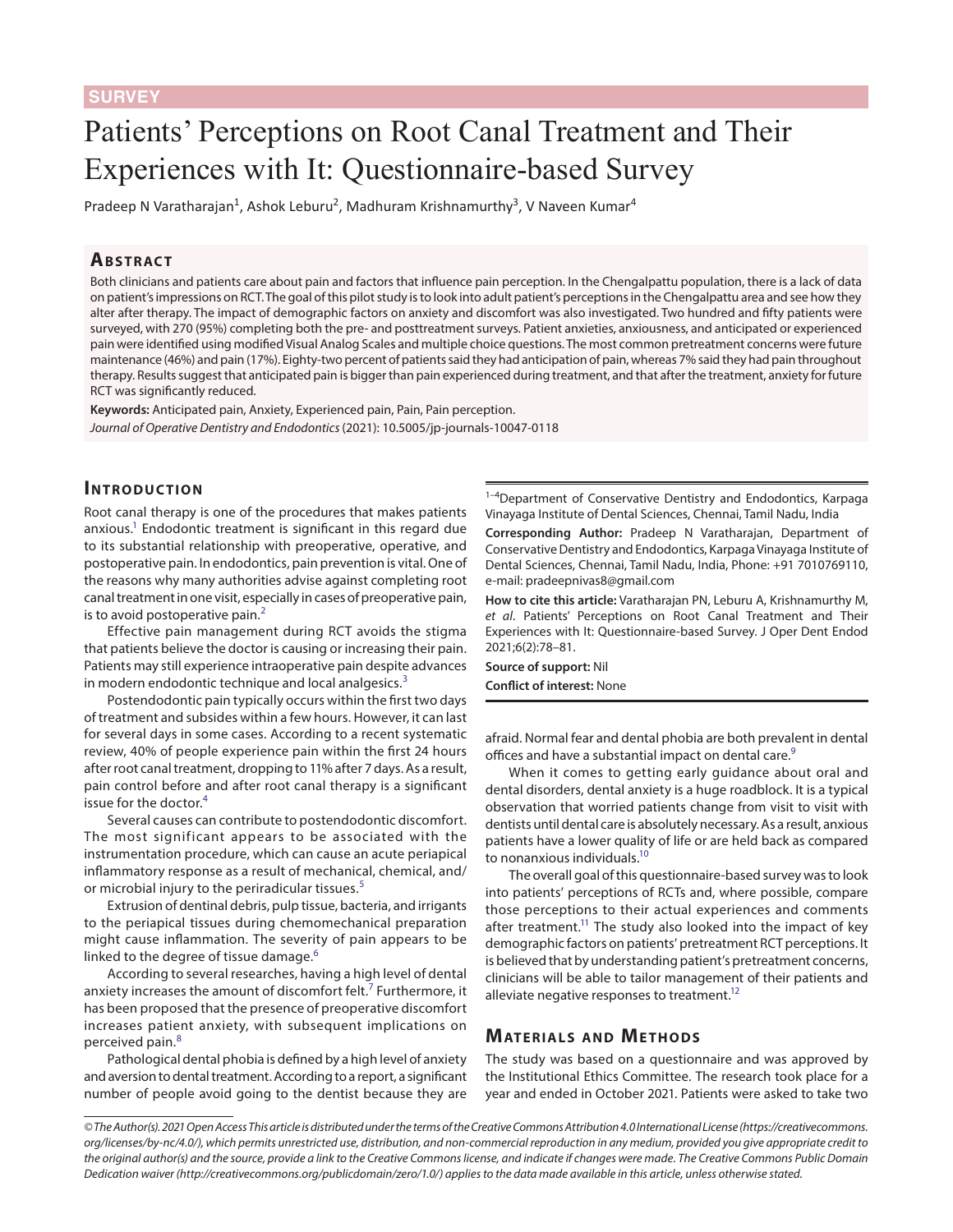#### <span id="page-1-0"></span>**Table 1:** Patient concerns prior to and following completion of RCT

| Concerns associated with RCT                                      | $n = 285$ | Pretreatment (% of total concerns) Posttreatment (% of total concerns)<br>$n = 270$ |
|-------------------------------------------------------------------|-----------|-------------------------------------------------------------------------------------|
| No concern                                                        | 31        |                                                                                     |
| Pain associated with treatment                                    | 57        | 19                                                                                  |
| Time (e.g., time taken off work, number of required appointments) | 82        | 119                                                                                 |
| Needing future treatment or maintenance                           | 114       | 131                                                                                 |
| Treatment failure                                                 |           |                                                                                     |
| Other                                                             |           |                                                                                     |

<span id="page-1-1"></span>**Table 2:** Mean pre- and posttreatment anxiety scores for those patients who completed both the pre- and posttreatment surveys

<span id="page-1-2"></span>**Table 3:** Anticipated and experienced pain severity as reported by the patients for those patients who completed both the pre- and posttreatment surveys

| Pretreatment anxiety (%) | Posttreatment anxiety (%) | postucatinent surveys |                      |
|--------------------------|---------------------------|-----------------------|----------------------|
| 37%                      | 41%                       | Anticipated pain (%)  | Experienced pain (%) |
| $p = 0.00054$            |                           | 42%                   | 38%                  |
|                          |                           | $p = 0.00038$         |                      |

surveys: one before their initial appointment with an endodontist about root canal treatment (pretreatment survey) and another after the endodontist had inserted the root canal filling to finish the procedure (posttreatment survey).

Only patients who had completed the pretreatment survey were given posttreatment surveys. Patients above the age of 18 who visited these practices for their initial consultation appointment were asked to participate. Postgraduate student were in charge of inviting patients to participate in the study and disseminating the pre- and posttreatment surveys. Patients found fit for the survey were selected to participate in this study. All participants were given an information leaflet and asked to sign a consent form indicating their informed consent. The participants were not given any assistance in filling out the surveys.

If a patient did not complete the RCT or the posttreatment survey, their responses were eliminated from the analysis. Only the pretreatment data were used for analysis in these cases. Pretreatment questions included demographics (age, gender, and degree of education) as well as whether the patient has previously undergone an RCT.

Patients' worries with RCT were identified using modified Visual Analog Scales (0–100%) and multiple choice questionnaires. Patients were questioned whether their treatment experience was better or worse than expected, if any discomfort was connected with or throughout the course of treatment, their view on the value of tooth retention, and how they would feel about having RCT again in the posttreatment survey.

Data were categorized and analyzed using Microsoft Excel and SPSS. Descriptive statistics, independent and paired *t*-tests, and ANOVA were used.

#### **RESULTS**

The cohort research included 285 patients who met the inclusion criteria based on their pretreatment survey replies. The posttreatment surveys were completed by 270 (95%) of these patients. Males made up 125% of the responders (44%), while females made up 160% (55%). The participants ranged in age from 19 to 60 years old. High school (60%), Bachelor's Degree (32%), Postgraduate Degree (3%), and unknown education (3%) were the highest degrees of education among the patient. Twenty-three percent of the

patients have previously participated in an RCT. Seventy-six percent of the patients had never undergone any previous treatment. Patients who had previously underwent RCT had a mean anxiety score of 37%, compared to 41% for those who had never underwent.

RCT was not a source of worry for 11% of the patients before to treatment. After therapy, this has increased to 100%. [Table 1](#page-1-0) displays information on the patients' concerns about RCT. Prior to treatment, the majority of respondents cited future maintenance (40%), time (29%), and treatment-related discomfort (20%) as some of their top concerns. Postoperatively, patients are concerned about future maintenance (46%) and time (42%). Surprisingly, only 7% of patients expressed unhappiness as a result of discomfort. Overall, all of the responders were pleased with the RCT results.

[Table 2](#page-1-1) shows the mean anxiety scores reported by respondents who completed the RCT before and after treatment. Gender, age, and educational level proved to have little bearing on pretreatment anxiety. Pretreatment dental pain was reported by 28% of patients who presented for RCT. The average pretreatment pain level for those who were in pain was (42%), which is just below "moderately painful." Sixty-eight percent of patients said they were not in pain prior to therapy and had a pretreatment anxiety level of 38%.

During the RCT, 43% of the patients expected to be in discomfort. When asked about discomfort after the therapy, 16% of patients said they had experienced pain during the procedure. Prior RCT experience lowered the amount of pain that was expected. Patients with past RCT experience expected 40% less procedural discomfort than those who had never had one, compared to 60% for those who had never had one. Gender, age, and educational level appeared to have little bearing on pain expectations or experiences. As demonstrated in [Table 3](#page-1-2), there was a substantial difference between predicted and experienced pain in individuals who completed the RCT.

#### **PATIENT PRETREATMENT QUESTIONNAIRE**

AGE- GENDER- M/F

Highest Level of Education

- High school
- Bachelor degree
- Postgraduate degree
- Other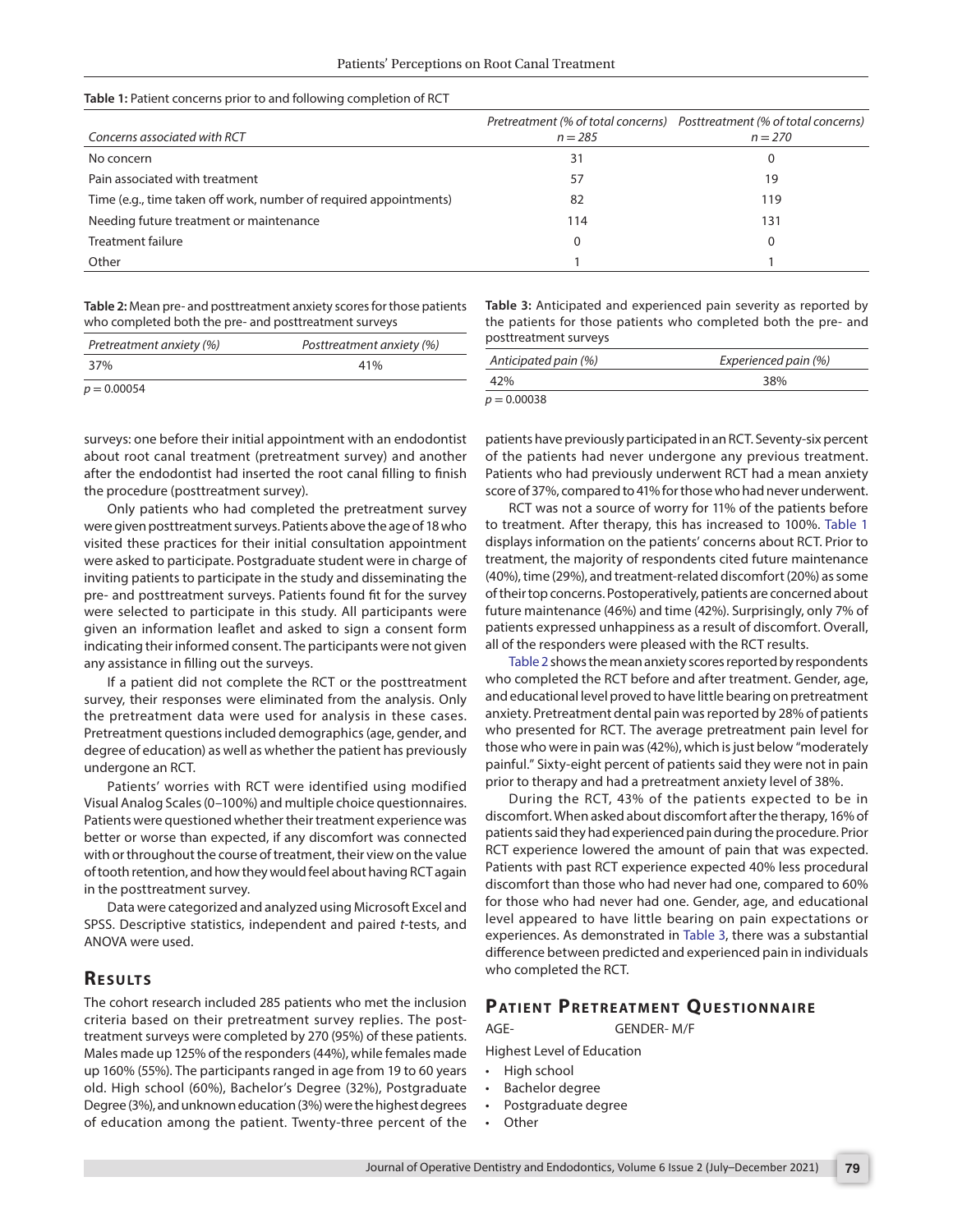- 1. Have you ever had a root canal treatment?
	- Yes
	- No
- 2. How do you feel about having a root canal treatment?
	- Not nervous
	- Nervous
	- Extremely nervous
- 3. What concern, if any, do you have about having a root canal treatment?
	- No concern
	- Pain associated with treatment
	- Time
	- Future treatment maintenance
	- Treatment failure
	- Other
- 4. Are you expecting root canal treatment to be painful?
	- Not painful
	- Painful
	- Extremely painful
- 5. Are you currently experiencing any pain with your tooth/teeth? Yes/No. If so, how much?
	- Slightly painful
	- Moderately painful
	- Extremely painful
- 6. How important is keeping your tooth?
	- Not important
	- Important
	- Extremely important

# **POSTTREATMENT QUESTIONNAIRE**

- 1. Having had root canal treatment, was the experience better or worse than you expected?
	- Worse than expected
	- As expected
	- Better than expected
- 2. What dissatisfaction, if any, do you have following root canal treatment?
	- No concern
	- Pain associated with treatment
	- Time
	- Future treatment maintenance
	- Treatment failure
	- Other
- 3. Did you experience any pain with your root canal treatment? Yes/No. If so, how much?
	- Not painful
	- Painful
	- Extremely painful
- 4. After having root canal treatment, how happy are you to have kept your tooth?
	- Very happy
	- Indifferent
	- Rather have had tooth removed
- 5. Would you have root canal treatment again if it was needed?
	- Yes
	- No
- 6. If you had to have root canal treatment again, how would you feel about it?
	- Not nervous
	- Nervous
	- Extremely nervous
- 7. Overall, are you satisfied with the outcome of your root canal treatment?
	- Yes
	- No

# **Dis c u s sio n**

The purpose of this study was to determine the level of anxiety among patients between the ages of 19 and 60 who were undergoing endodontic treatment and expected and experienced discomfort. A total of 285 patients who presented to the Department of Conservative Dentistry and Endodontics, Karpaga Vinayaga Institute of Dental Sciences, Chengalpattu, Tamil Nadu, requiring endodontic treatment following diagnosis were included in the study. $13$ 

Because the sample size was small in this pilot investigation, the conclusions had some restricted validity. Despite this, the findings imply that pain is a major concern for patients, and that patient anxiety is widespread in the Chengalpattu population.<sup>14</sup>

Only patients who had completed the pretreatment survey and had their RCT completed within the research period were eligible to participate in posttreatment surveys. Some patients may have only shown up for their first session at the conclusion of the study period, leaving them with insufficient time to finish therapy before the survey period ended. There are a variety of reasons why patients do not complete treatment, including the tooth not being suitable for RCT and thus requiring extraction (e.g., a vertical crack or fracture in the root), the patient being unable to afford treatment, the patient opting for extraction, or the patient failing to return within the study period because they wanted to postpone treatment for a while.<sup>12</sup>

Patients without prior RCT experience reported more anticipated discomfort in this research. Patients may interpret each therapy as a distinct experience, according to one study, which found no link between anticipated and experienced pain independent of prior experience.<sup>15</sup> Other research has found that patients with prior pain experience have lower pain expectations and anxiety.<sup>16</sup>

The percentage of patients who had any pain during their treatment was 7%. This was lower than the percentages reported in other research, which ranged from 12 to 60%. The severity of pain described during RCT is generally low, ranging from 4 to 8%, while there have been reports of more severe pain. Pretreatment pain was found to be 28% in the current investigation. It has previously been demonstrated that pretreatment anxiety is linked to both predicted and experienced pain. Fearful patients are more likely to experience and remember more pain, according to these researches.<sup>16</sup> These findings revealed that women had much higher predicted pain levels than men, yet there was no difference in pain reported following endodontic treatment between men and women.